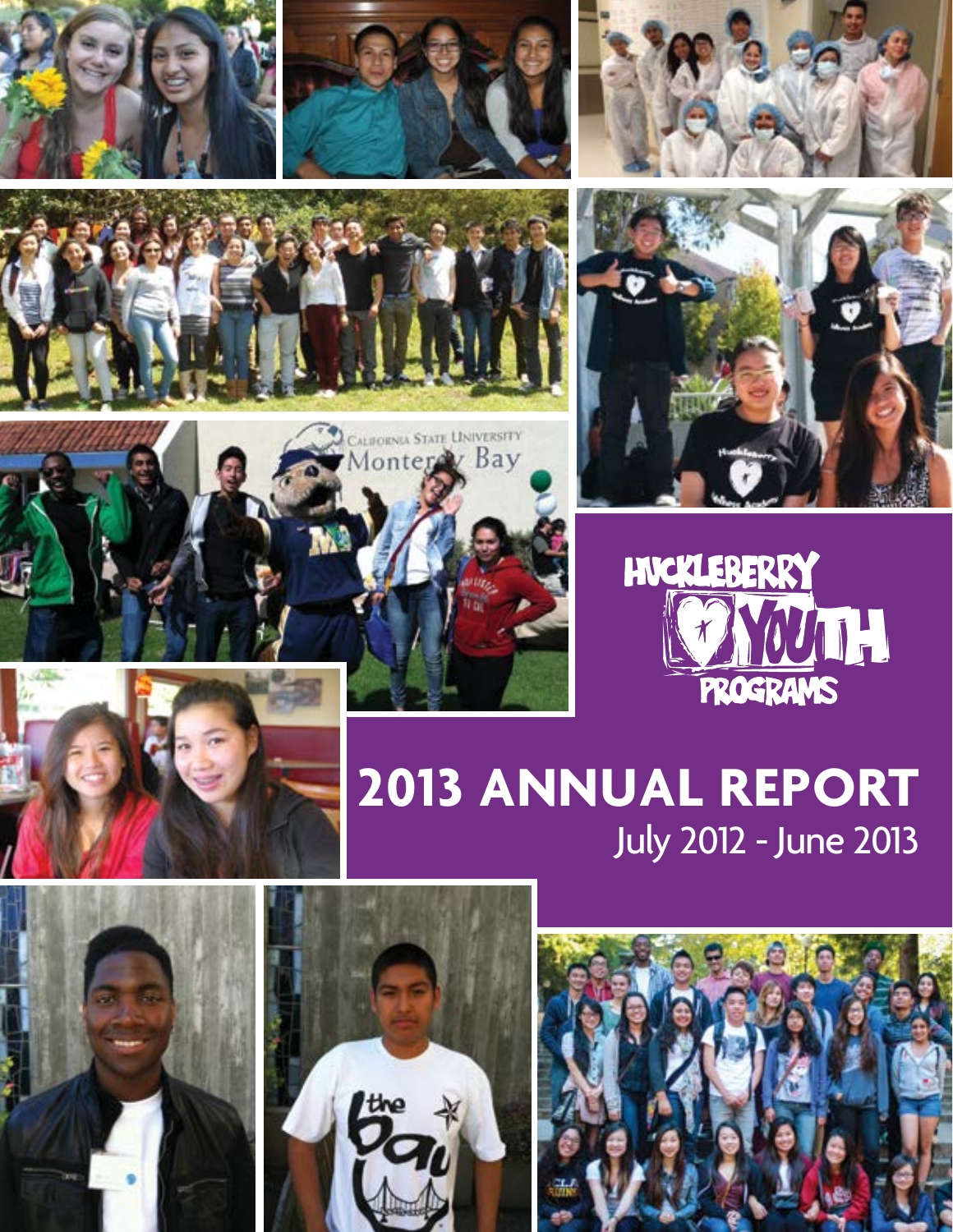## Dear Friends,

As many of you know, I have announced my retirement as Executive Director of Huckleberry Youth Programs effective June 30, 2014. When I became Executive Director in 1988, I never would have guessed that I would be here for 26 years. Rather than focus on fiscal year 2012-2013, the period of this annual report, please indulge me as I

describe the growth of Huckleberry Youth Programs during my tenure.

When I began as Executive Director, the agency was 22 years old and had three programs – the Huckleberry House shelter in San Francisco, the 9 Grove Lane shelter in San Anselmo, and a Transitional Residential program for foster youth in the Sunset district of San Francisco, called Huckleberry House II. "Youth Advocates," as it was called then, had a budget of \$800,000 and about 20 employees. In my first year, we closed Huckleberry House II and sold the property rather than invest the more than \$300,000 required to repair the rapidly decaying structure.



Bruce with Mayor Willie Brown at Huckleberry's 25th anniversary celebration in 1992. Mayor Brown has a long history with Huckleberry beginning with representing staff in 1967. For the story of the founding of Huckleberry House, read David Talbot's Season of the Witch.



Bruce rallies the crowd of nonprofit employees at City Hall as the chair of the Human Services Network.

During the next 25 years, the agency changed dramatically. Today, it has over 60 employees and a budget just under 4.5 million dollars. The only program that remains from my first year is Huckleberry House, still the only licensed, 24-hour crisis shelter for teens in San Francisco. Over the years we added, in chronological order, the Cole Street Clinic, now known as the Huckleberry Youth Health Center; The Teen Tuesday clinic and the Huckleberry Teen Health Program in Marin; the San Francisco Community Assessment & Resource Center (CARC) and the Huckleberry Wellness Academies in San Francisco and Marin. Along the way, we changed the Agency's name from "Youth Advocates" to "Huckleberry Youth Programs." And 5 years ago we shut down our Marin shelter, "9 Grove Lane" when the utilization went down and we lost some critical funding.



Bruce channeling "...Jeremiah was a bullfrog..." at a Huckleberry holiday party in the 90s.

Tom Peters, President and CEO of the Marin Community Foundation, with Bruce at the grand opening of the Huckleberry Youth Multi-Service Center-Marin in 2010.

Former Huckleberry Director of Development Vicki Schwartz and Bruce in the 90s.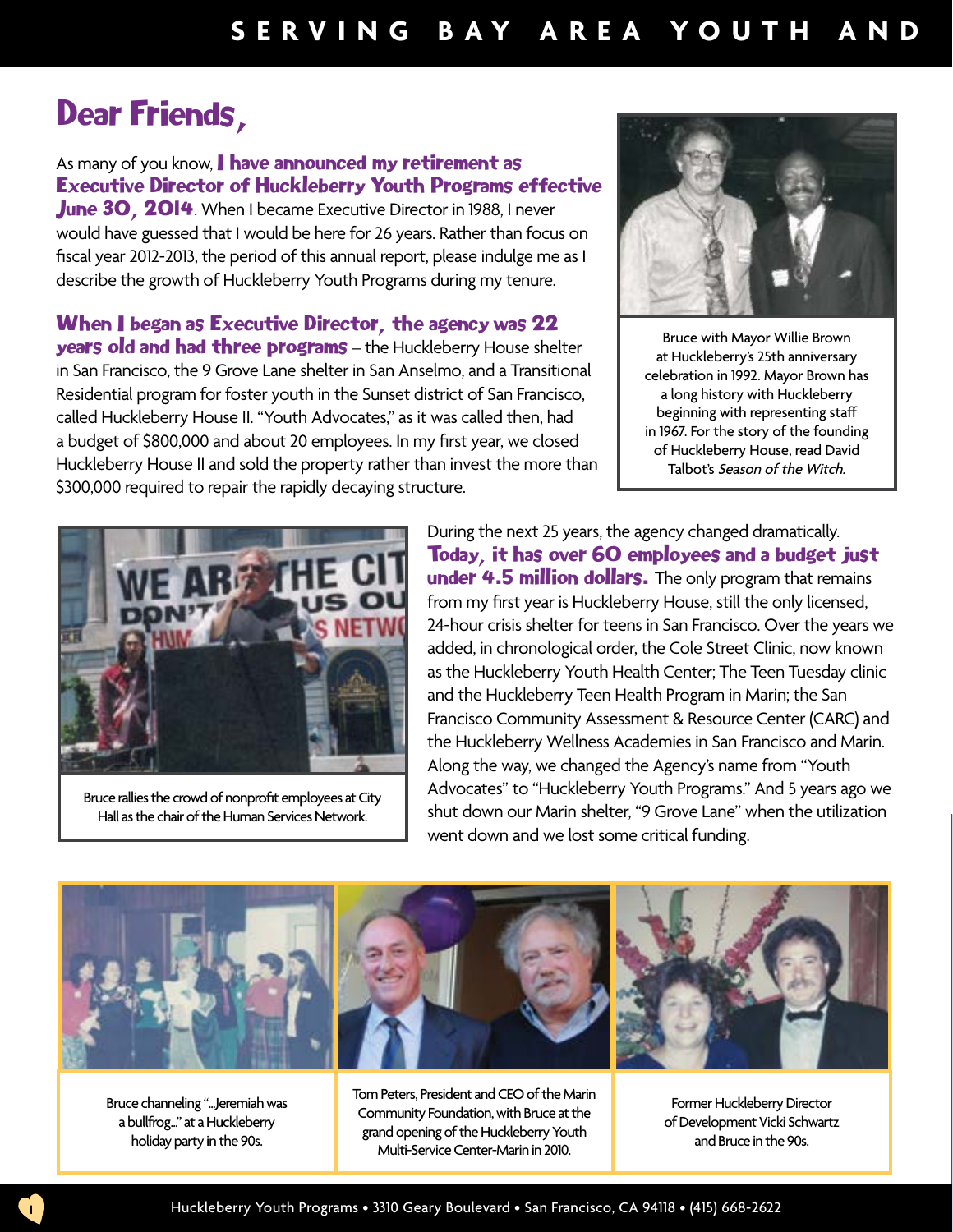### **thei r fa milie s f o r 47 ye ars**

I think the fact that Huckleberry was constantly changing and growing was one reason why I stayed so long. **I believe constant change** and growth are essential to non-profit social service agencies – both to meet changing needs of the clients and to revitalize the agency. Another reason I stayed, and maybe the most important, were the wonderful people with whom I work at Huckleberry. The dedication, commitment, and talent of the individuals who are chosen to work at Huckleberry are the key to the agency's success with young people. But they are also the key to a very special agency culture which has resulted in a supportive "family" of co-workers that sustains each of us in work that is always challenging, always difficult, and, most often, always rewarding.

#### I am likewise thankful for all the help and support given to me by the many members of Huckleberry's Board of

**Directors** over the last 26 years, who amaze me with the time and energy they contribute (as well as dollars!) in their status as volunteers.

I am optimistic that Huckleberry will continue to grow and continue to provide caring and committed support to thousands of youth annually in the years to come. I will always be one of Huckleberry's biggest supporters.

Lug hsh

**Bruce Fisher<br>Executive Director** 



Bruce with Lifetime Honorary Board Member Brian Swift at Huckleberry's Cirque du Soleil benefit in 2013.



Bruce accepting Huckleberry's National Network for Youth Agency of the Year Award in 2010 from NN4Y President and CEO Victoria Wagner.



Former San Francisco Mayor Gavin Newsom at the Huckleberry Community Assessment & Resource Center in 2010 with Director of Juvenile Justice Programs Denise Coleman and Bruce.

#### Dear Friends,

As Huckleberry completes its 46<sup>th</sup> year of providing a wide array of services to underserved youth, we at Huckleberry are preparing for a monumental change. For 26 years, Bruce Fisher has dedicated his life to guiding, improving, and expanding the services of Huckleberry Youth Programs.

The accomplishments that Bruce has shepherded over those years have improved the lives of innumerable youth, and have enriched the lives of those of us fortunate to have worked with him. Bruce has made San Francisco and Marin counties much better places to live for all of us. Although Bruce has won awards for his work, and has been repeatedly recognized by politicians and community leaders, these acknowledgements pale to the gratitude that Bruce receives from those of us who have been privileged to work with him over the years.

On behalf of Huckleberry's Board of Directors, I would like to wish Bruce a wonderful next stage to his dedicated life.

**Jerry Peters, Board President**



Board President Jerry Peters, Marin Clinical Director Susan Quigley, and Bruce at Huckleberry's Cirque du Soleil benefit in 2011.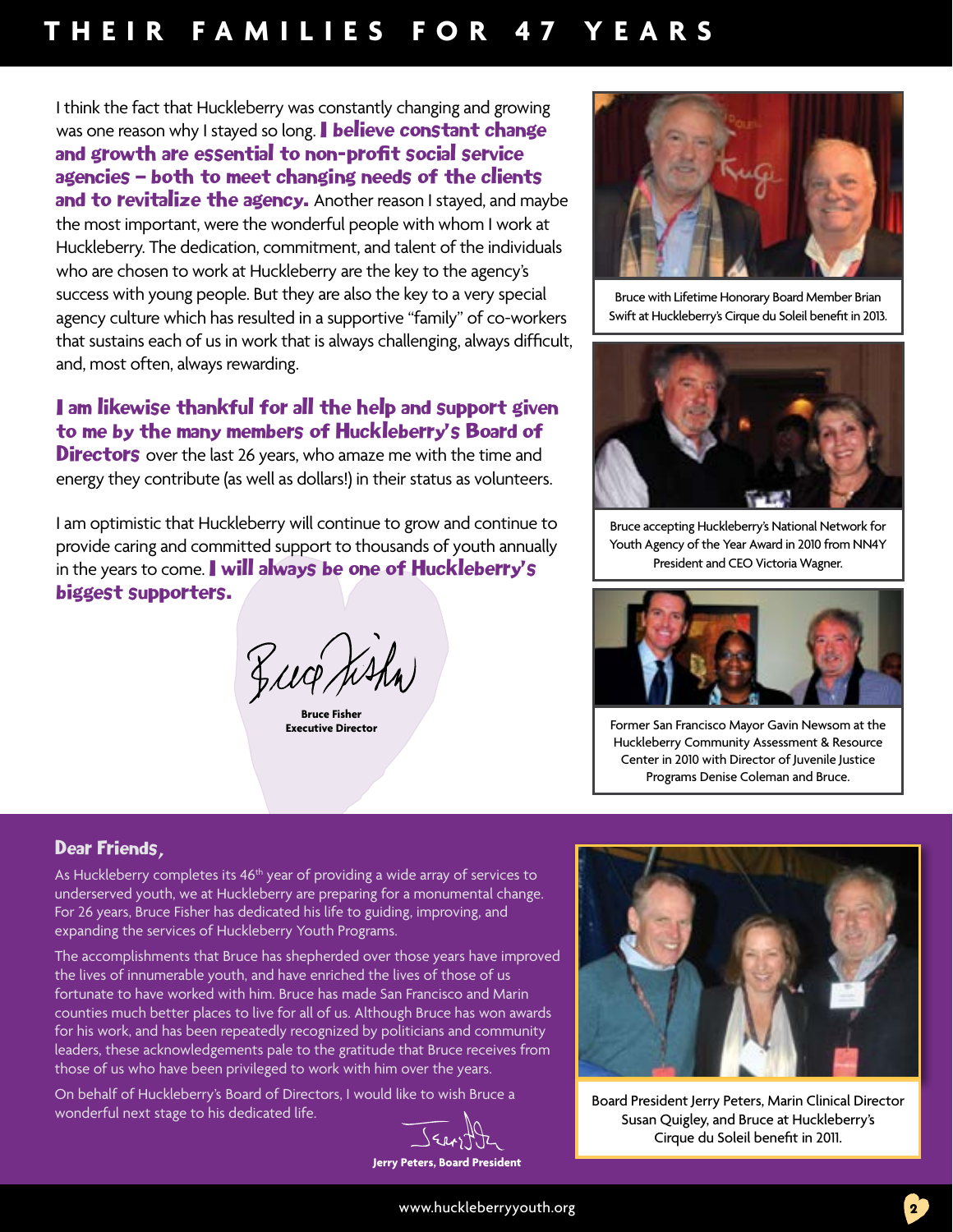# HUCKLEBERRY YOUTH PROGR

## Kaiser Awards Huckleberry Two Major Grants For Mental Health and Access to Health Care

**Huckleberry was one of two San Francisco organizations to recently win a highly competitive \$50,000 regional Northern California Kaiser Permanente grant to expand services for youth exposed to trauma.** 

While the number of clients at Huckleberry House and Huckleberry's Community Assessment & Resource Center has remained stable over the years, the complexity and severity of the trauma experienced by clients are more extreme than ever. This "Trauma-Informed Care" project is consistent with Huckleberry's current efforts to respond to this growing need.

The grant will also expand our partnership with both UCSF-San Francisco General Child and Adolescent Services and Alliant International University who will provide comprehensive assessments for youth exposed to trauma, trainings, and technical assistance for Huckleberry staff.

**Huckleberry also won a \$50,000 grant from Kaiser San Francisco Community Benefits Program, the only grant awarded under their Access to Health Care focus.** The proposed project will increase clinic access amongst high-risk youth, including low-income youth of color living/going to school near Huckleberry Youth Health Center in the Haight-Ashbury. We want to thank Kaiser for their support of our programs and we look forward to partnering with them.

### Peer Health Educators Receive \$10,000 Grant to Produce Traveling Mural Project

**Huckleberry Peer Health Educators (PHE) are a team of high school students trained on health education, outreach skills, facilitation, and health equity.** They are a key tool in successfully unifying the youth community here in San Francisco and helping Huckleberry spread our health ed curriculum in schools.

The "Unity in the Community" mural project, funded by a \$10,000 grant from the Youth Empowerment Fund, aims to create opportunities for youth from many San Francisco high schools to come together and create an artistic representation of beauty and empowerment. Huckleberry PHEs will host mural events at various high schools where youth will have the opportunity to participate in mural art creation.



Huckleberry's San Francisco Counseling Team will lead the "Trauma-Informed Care" project.



Huckleberry Health Educator Ashley Rojas at a recent Homeless Prenatal Health Education event.



A Huckleberry Peer Health Educator works on the "Unity in the Community" mural project.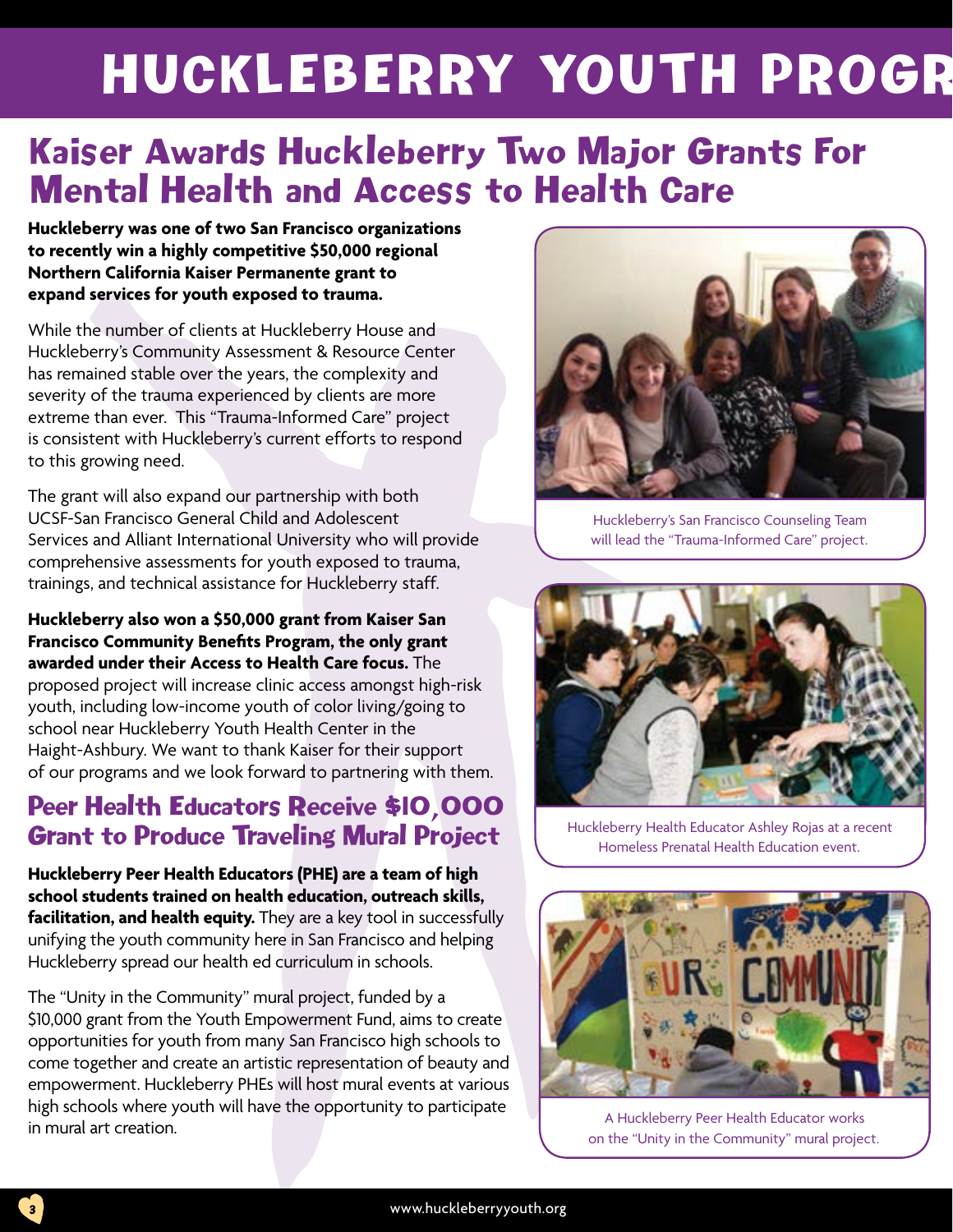# AMS 2012/2013 HIGHLIGHTS

## San Francisco DA Awards New Restorative Justice Grant to Huckleberry's Community Assessment & Resource Center (CARC)

**We are expanding our role in the juvenile justice system by diverting even more youth from juvenile detention and formal probation.** Huckleberry, and our partner agency Community Works, are piloting a Restorative Community Conferencing (RCC) project for youth arrested for serious offenses.

RCC sessions are based on the theory of Restorative Justice which emphasizes repairing harm caused by criminal behavior and considers crime and wrongdoing

to be an offense against an individual or the

community, rather than the state.

**During RCC sessions, offenders are encouraged to take responsibility for their actions and create a dialogue with the victim. RCC sessions also include law enforcement to discuss the crime.** 



Huckleberry Community Assessment & Resource Center staff



CARC Restorative Justice Case Manager Andres Rios.

The sessions culminate in a plan of action to repair the harm done to the victim, community, and self. When arrested youth complete the program successfully, their charges may be dropped. During the first year of the pilot project, CARC expects to work with an additional 25 youth and **CARC Case Manager Andres Rios will conduct follow up with each offender to ensure the offender follows through on the RCC plan.** CARC is one of the largest juvenile justice diversion programs in California, serving approximately 400 youth annually.

## Huckleberry Expands Our Counseling Program in Marin with a New Grant to Provide Outpatient Substance Abuse Services

The Huckleberry Youth Multi-Service Center in San Rafael's Montecito Plaza continues to expand its substance abuse treatment services with a new three-year grant from the Marin County Office of Mental Health and Substance Abuse Services.

**The Multi-Service Center was recently State certified as a general outpatient adolescent substance abuse facility and our two full-time Drug and Alcohol Counselors provide brief intervention and substance abuse treatment. Services include individual, family, and group counseling, case management, and participation in pro-social activities.** 

Youth will be primarily referred to outpatient treatment from juvenile probation and approximately 70 youth will be served utilizing the Adolescent Community Reinforcement Approach (A-CRA) model.

Huckleberry therapists participated in a 2-day training in this three-month treatment model, which has solid evidence of efficacy with youth of color, homeless youth, and youth on probation.



Huckleberry Marin staff: Therapist Gale Sandoval, Associate Executive Director Jasmine Stevenson, Clinical Director Susan Quigley, and Therapist Shawna Dobson.

Susan Quigley, Huckleberry's Marin Clinical Director, will be certified as an A-CRA supervisor, eventually training and certifying other therapists throughout Huckleberry. A-CRA allows for treatment plans to be client centered and customized to the particular needs of each client.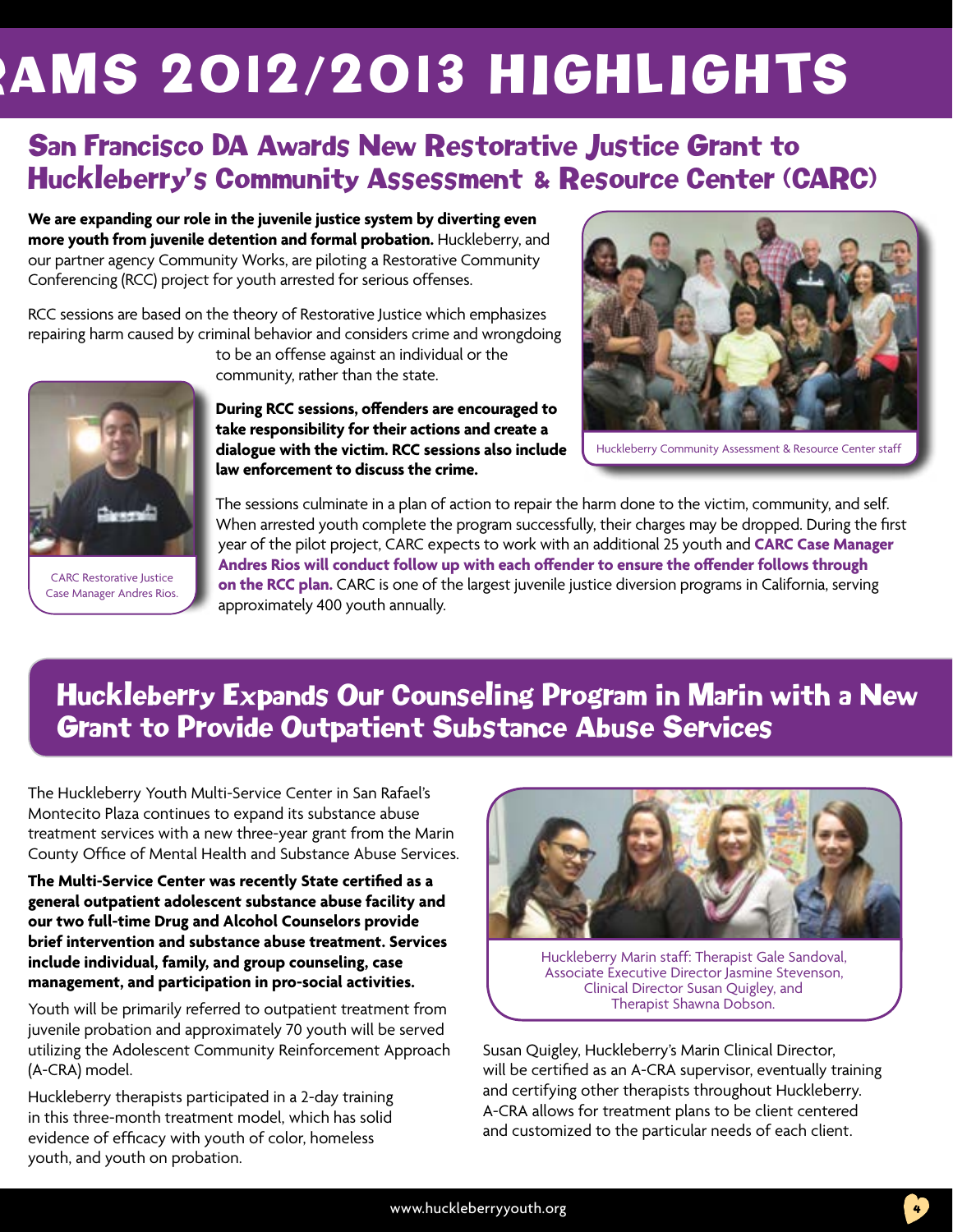## **Statement of Operating Revenue & Expenses** 7/1/2012 to 6/30/2013

#### **Revenue and Support**

| <b>Foundation Grants</b>    | \$1,108,757 | 25%  | San Francisco Programs                    |   |             |      |
|-----------------------------|-------------|------|-------------------------------------------|---|-------------|------|
| <b>Individual Donations</b> | 160.245     | 4%   | - Huckleberry House                       |   | 739,536     | 16%  |
| <b>Corporate Donations</b>  | 162.910     | 4%   | - Huckleberry Youth Health Center         |   | 602.987     | 13%  |
| Special Events              | 240.942     | 5%   | - Huckleberry Wellness Academy - SF       | S | 350.075     | 8%   |
| Government                  | \$2.782.910 | 61%  | - Huckleberry Community Assessment        |   | 854.987     | 19%  |
| Other                       | 33.564      | 1%   | & Resource Center (CARC)                  |   |             |      |
|                             |             |      | -SF Support Services                      |   | 309.691     | 7%   |
|                             |             |      | Marin Programs                            |   |             |      |
| <b>TOTAL REVENUE</b>        | 54,489,329  | 100% | - Huckleberry Teen Health Program - Marin |   | 582.964     | 13%  |
|                             |             |      | - Huckleberry Wellness Academy - Marin    |   | 385.991     | 9%   |
| <b>Operating Surplus</b>    | 2.158       |      | - Marin Support Services                  |   | 117.789     | 3%   |
|                             |             |      | Fundraising                               |   | 543.152     | 12%  |
|                             |             |      | <b>TOTAL EXPENSES</b>                     |   | \$4,487,172 | 100% |
|                             |             |      |                                           |   |             |      |

**Expenses**

Huckleberry Youth Programs, Inc.'s financial statements are audited annually. This condensed statement was extracted from audited financial statements. Complete audited financial statements are available upon request.

## Clients Served

Huckleberry Youth Programs served over 6,000 clients in fiscal year 2012-2013. Since our inception in 1967, we have served over 170,000 youth and their families.

#### **Juvenile Justice Program**

437 Youth who received case management, school reintegration services, and delinquency prevention at the Huckleberry Community Assessment & Resource Center (CARC).

#### **Health and Wellness Programs**

- 3,823 Youth who attended a Huckleberry Health Education workshop in a Marin or San Francisco school or community center.
- 855 Youth who received medical services at the Huckleberry Youth Health Center in San Francisco.
- 781 Youth who received medical services at the Huckleberry Youth Multi-Service Center in Marin.
- 150 Youth who participated in the Huckleberry Wellness Academies in San Francisco and Marin.

#### **Counseling and Shelter Programs**

- 212 Youth who received crisis intervention and/or shelter services at Huckleberry House
- 454 Youth who received mental health services (4,003 encounters) in Marin and San Francisco. This includes crisis counseling, individual, parent and family therapy, and case management.



\*These demographics reflect our direct service clients and do not include clients who attend our workshops.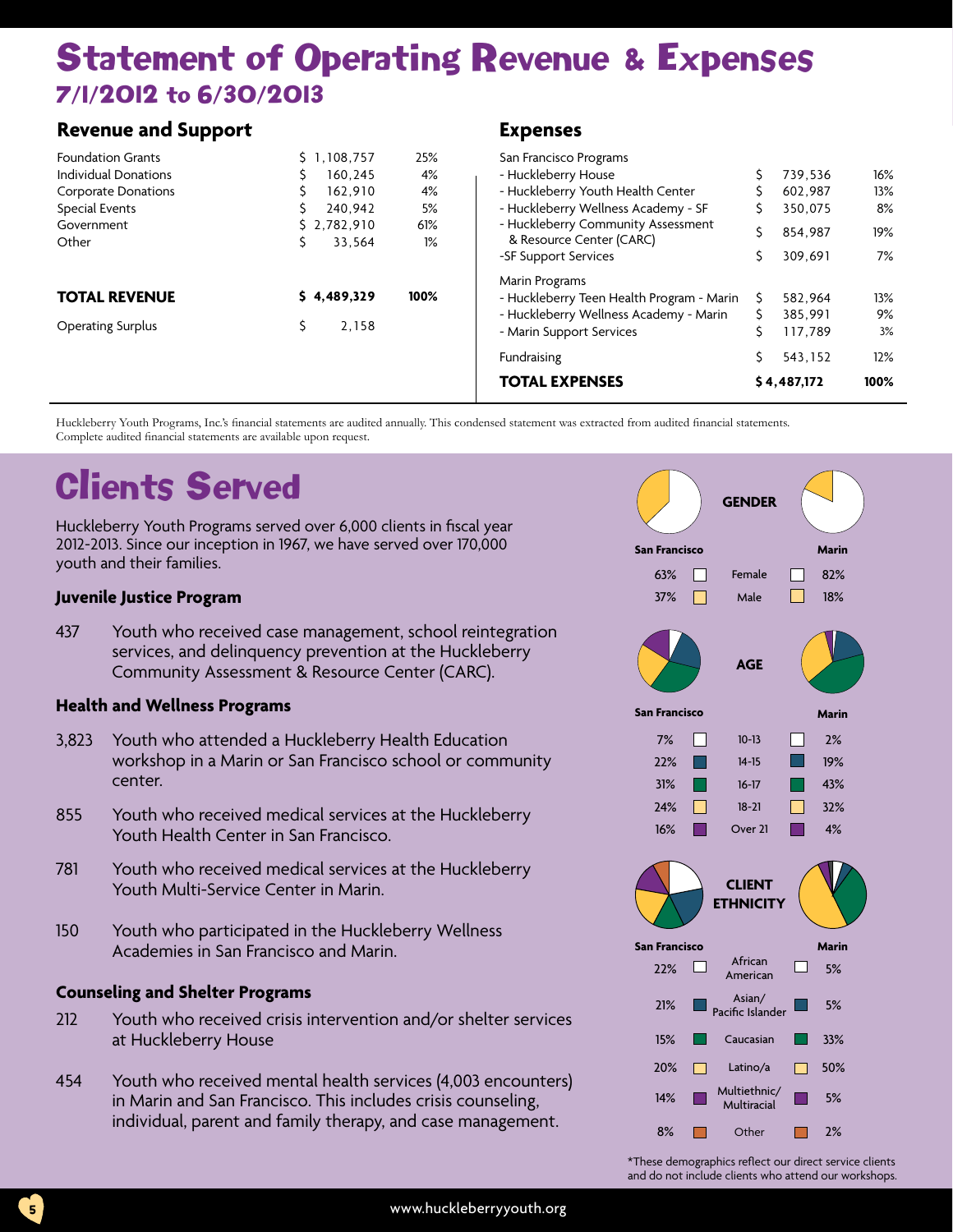## Huckleberry Wellness AcademIES

### **To Erika Flores, Case Manager, HWA**

"**Thank you so much for management after I even letting me come to case graduated [from high school]. You are one o<sup>f</sup> the only people I trust with everything I tell you. I also** 



appreciate how you are on<br>my case while I'm still in college. If it wasn't for you **and Huckleberry, I wouldn't be pursuing a career in** 

" **science. Thanks for being my friend, mentor, actually my best friend, and just a person I can talk to about anything. You are the best.** 

**– Huizafa currently attending Skyline Community College**

In 2013, 57 young people graduated from the Huckleberry Wellness Academies in San Francisco and Marin. This represents the fourth graduating cohort from SF and the second from Marin.

Many of these young people will be the first in their families to attend college and they were accepted into a prestigious and impressive list of schools. Huckleberry Case Managers will follow them through their first year in college as they pursue careers in health.

#### **The Huckleberry Wellness Academies provided these students with:**

Academic support and tutoring

Education about health issues and health careers

Psychosocial support

Placements in health internships

Assistance with college applications and financial aid submissions

Parent support and education

Student support through their first year in college

## Class of 2013: Where Are They Now



Ruth is currently attending SF State University. While in HWA, she interned at Marin Community Clinic and hopes to pursue a career in health or Social Work. She says,

> *"Being the oldest of five, I want to show my siblings that there is always an open door for college."*



Luis is a freshman at SF State and says,

*"HWA helped me get closer to achieving my dream of being the first to attend and graduate from college in my family. My career goal is to become a pharmaceutical researcher."*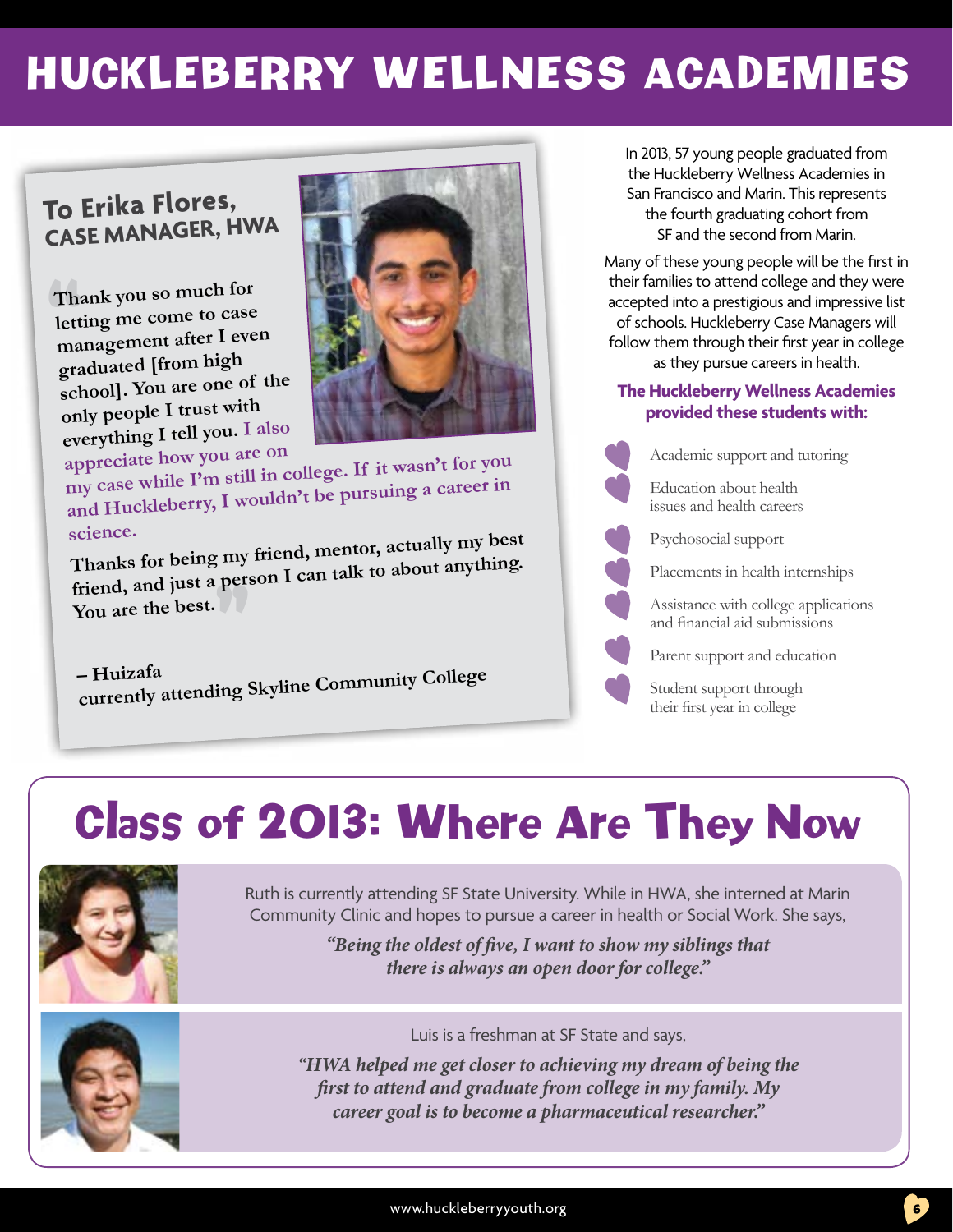## EVENTS



## SAVE THE DATE – Run for the Roses SATURDAY, MAY 3, 2014 CORINTHIAN YACHT CLUB

Due to the overwhelming popularity of this event, and the fact that we have sold out two consecutive years, we are moving the event to a larger venue in Tiburon! Your ticket purchase and generous bidding will help us serve youth and families in San Francisco and Marin. For tickets visit www.huckleberryyouth.org.

For information on becoming a Table Captain, contact Betsy Hausman at bhausman@huckleberryyouth.org or 415.668.2622 ext. 224.

#### **This year's event will feature:**

#### **Emcee Sportscaster Vern Glenn of KPIX-TV**

Select wineries from Napa & Sonoma Valley

Grand Auction

**Honorary Chair Dan Duckhorn of Duckhorn Vineyards** Kentucky Derby Viewing

Exciting Raffle Buffet Luncheon

## Cirque du Soleil AMALUNA Benefit Performance raised \$166,000 for Huckleberry!



**Huckleberry Board Vice President John Sullivan (left), John's wife Junie (far right), and Board President Jerry Peters (front) with guests.**



**Huckleberry Board Member George Matula, MD and new Board Member Rose Bentley (fourth and fifth from left) with guests.** 

7

Huckleberry would like to extend a huge thank you to Cirque du Soleil, our generous event sponsors, and all who attended our benefit performance of Amaluna on Friday, Dec. 6, 2013. The event was a huge success raising \$166,000 for Huckleberry's programs.

#### **\$5,000 and above**

Browne George Ross, LLP Da Kitchen Cafe Dodge & Cox First Republic Bank Hanson Bridgett, LLP JMP Group, Inc. Jerry Peters Pacific Service Credit Union Rotary Club of Tiburon Sunset Marcia & Michael Rubenstein Steyer Lowenthal Boodrookas Alvarez & Smith, LLP Dyann Tresenfeld

Veritable Vegetable

#### **\$3,800**

Backstrom, McCarley, Berry & Co., LLP Steve and Mary Jane Lowenthal

#### **\$2,500**

Brian & Leslie Baker Bruce Bodaken Carmen Castro-Franceschi Citibank Mitch & Susan Cohen Embarcadero Corporation Oz Erickson & Rina Alcalay Fidelity National Title **Company** Bruce Fisher & Marlene Litvak Julie Harkins

Harrington Group

Latham & Watkins, LLP George & Myrta Matula Fran & David Meckler Howard & Barbara Miller Bernie & Gail Nebenzahl Pacific Union International Community Fund John & Lisa Stone Pritzker Recology Robbins Geller Rudman & Dowd, LLP San Francisco Federal Credit Union Jeff Sosnaud and Jean Curran, MD Starboard TCN Joelle Steefel John & Junie Sullivan U.S. Bank Private Client

Reserve

www.huckleberryyouth.org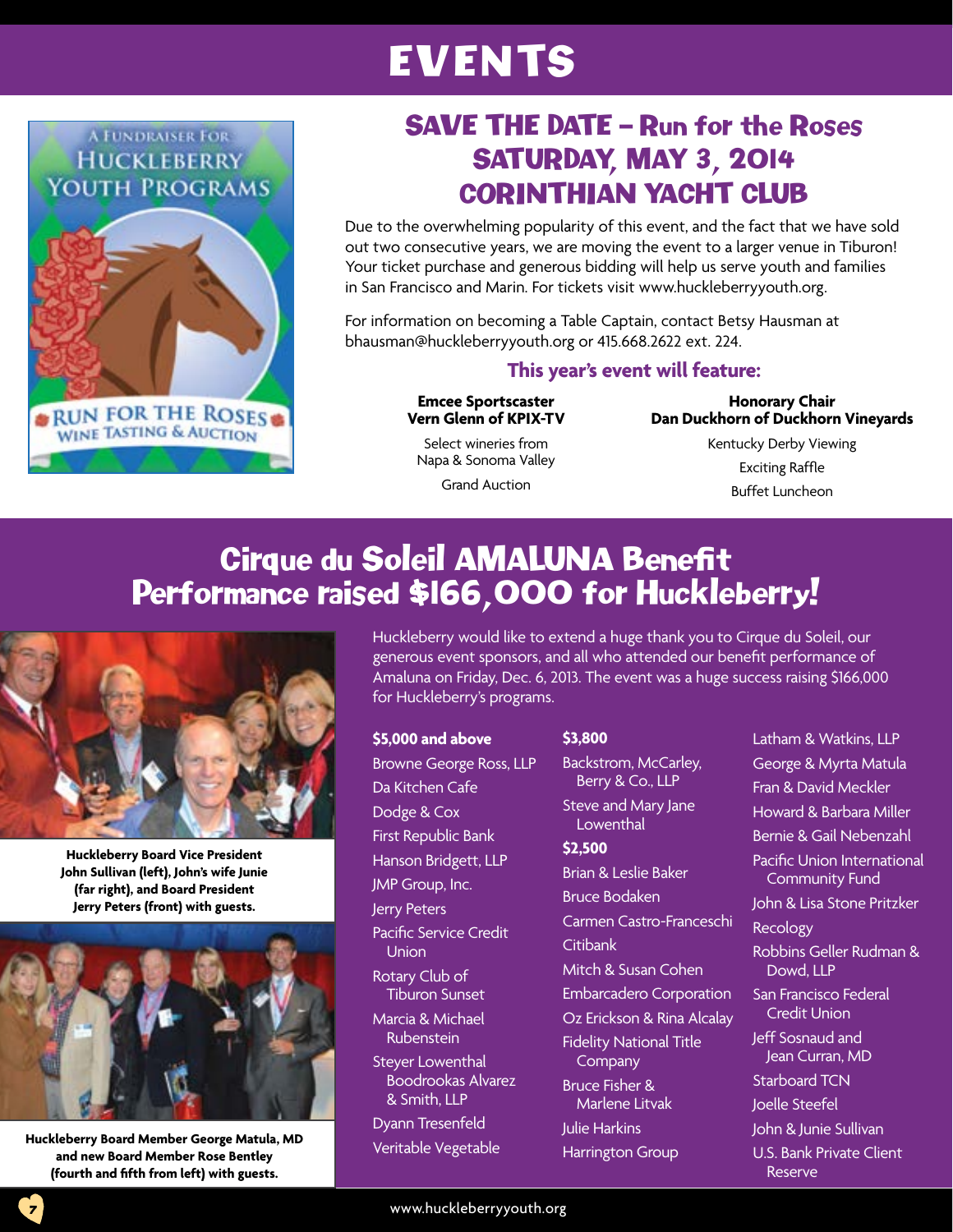## THANK YOU DONORS!

## A special thank you to 30 year donor, 94-year-old, Alba Witkin



For over three decades, the Bernard E. and Alba Witkin Charitable Foundation has been donating in amounts ranging from \$500-\$5,000 annually. Alba is the widow of Bernard E. Witkin who was an internationally recognized authority on California law and the world's bestselling author of nonfiction legal books. Recently, Executive Director, Bruce Fisher, and Director of Fundraising, Brooke Tao, had a chance to visit Alba at her home. Alba commented that although the Charitable Foundation shifted funding priorities almost exclusively to the East Bay, Huckleberry remains one of the only agencies that she continues to fund in San Francisco because, "the organization is doing such great work with youth." We are truly grateful for Alba's support over the last three decades!

### In-Kind Donors

**Huckleberry thanks our 2012/2013 in-kind donors who donated goods and services, benefiting our programs as well as, helping us create a successful 2013 auction.**

Aato Korean Fusion Absinthe Brasserie Alchemist Cellars American Conservatory Theater Arkenstone Estate Winery Arthur Court Designs Setie Asfaha Ashley Morgan Designs B.R. Cohn Winery **BACKROADS** Bank of America Barbour Vineyards Barnett Vineyards Bay Area Discovery Museum Bay Club Marin Beautiful Orchids Bi-Rite Family Business Bill Black & Lenore Naxon Nora Blay Blue Waters Kayaking BPIA, Inc. Damon Bruce Buena Vista Winery Butterfly Cade Estate Winery Cakebread Cellers CAL Athletics Call of the Sea Carmel Bach Festival Casey Flat Ranch **CEMA** Chalk Hill Vineyards Cirque Du Soleil City & County of San Francisco John Coan Comerica Bank Cooper Alley Salon Dorian Cougias Jim & Claire Davis Delfina Restaurant DeLoach Vineyards dipietro Todd Salon District Restaurant Dry Creek Vineyards

Duckhorn Vineyards E. & J. Gallo Winery Elixir Epic Roasthouse Evo Spa Facebook Ferrari-Carano Winery Foreign Cinema Forman Vineyard Cline Cellars Galante Vineyards Galleria Park Hotel Andrew Generalo Green Gulch Farm Zen Center Grgich Hills Estate Hanzell Vineyards Kamala Harris Harry Denton's Starlight Room Rick Hicks Hotel Erwin Hotel Vitale House of Prime Rib Imperial Spa-Sauna International Poster Gallery Jeweldreams Ashley Johnson Kathy Kamei Gigi Kaufman Jewelry Sy Kaufman Kaz Winery Kiehl's Dan Kosta Insalata's La Mar Cebicheria Peruana Ladera Vineyards Ginny & Monte Lawrence Ann Lazarus Leaf and Vine Wines Chuck & Liz Leone LJS Productions Madrona Manor Magic Flute Marin Optometric Group

Markham Vineyards

Leticia Márquez-Magaña & Tomas Magaña Marston Family Vineyard Leslie Martin Amy & Mac McConnell Fran & David Meckler Merry Edwards Winery Michael Merrill Design Studio Michael Mondavi Family Paul Miller Susan Millman Miwok Livery Stables Monterey Bay Aquarium Mountain Play Nam Mai Napa Valley Film Festival Napa Valley Wine Train NASA-Ames Research Center Thao Nguyen Nikon Precision, Inc. Nopalito One Market Restaurant Oracle Racing Orsi Papale Estate Pacific Catch Paloma Vineyards Papapietro Park Chow Patxi's Pizza Patz & Hall Winery Pedro's Cantina Peju Province Winery Perbacco Perry's Jerry Peters Piatti Restaurant Russ Pitto Pop! Pilates on Page Cindy Potter Graphic Design Red Dragon Yoga Red Mare Wines Repris Wines Richard Mendelsohn Ritz-Carlton, San Francisco

Ritz-Carlton, Lake Tahoe Robert Meyer's Mangia Nosh Russack Vineyards Rustic Bakery San Francisco Mayor's Office San Francisco Opera San Francisco Toyota Scion San Francisco Zoo Schumacher Photography Seaplane Adventures Sequoia Grove Winery SF Recreation and Park Department Shadows Shibumi Knoll Vineyards Sift Cupcakes SOJOURN Cellars Dan Spradling St. Helena Winery Strategic Hotels & Resorts John & Junie Sullivan John Sullivan III SusieCakes Brian & Suzanne Swift **Tacolicious** Tante Marie's Cooking School The Corner Store The Maas Clinic The Nick Traina Foundation The San Francisco Giants The Slanted Door The Talbot Players The Wine Group Laurie Thomas Tomales Bay Resort Tre Balm Dyann Tresenfeld Giselle Velasquez Wait Cellars Brad Werner Williams Selyem Winery Williamson Wines Yoshi's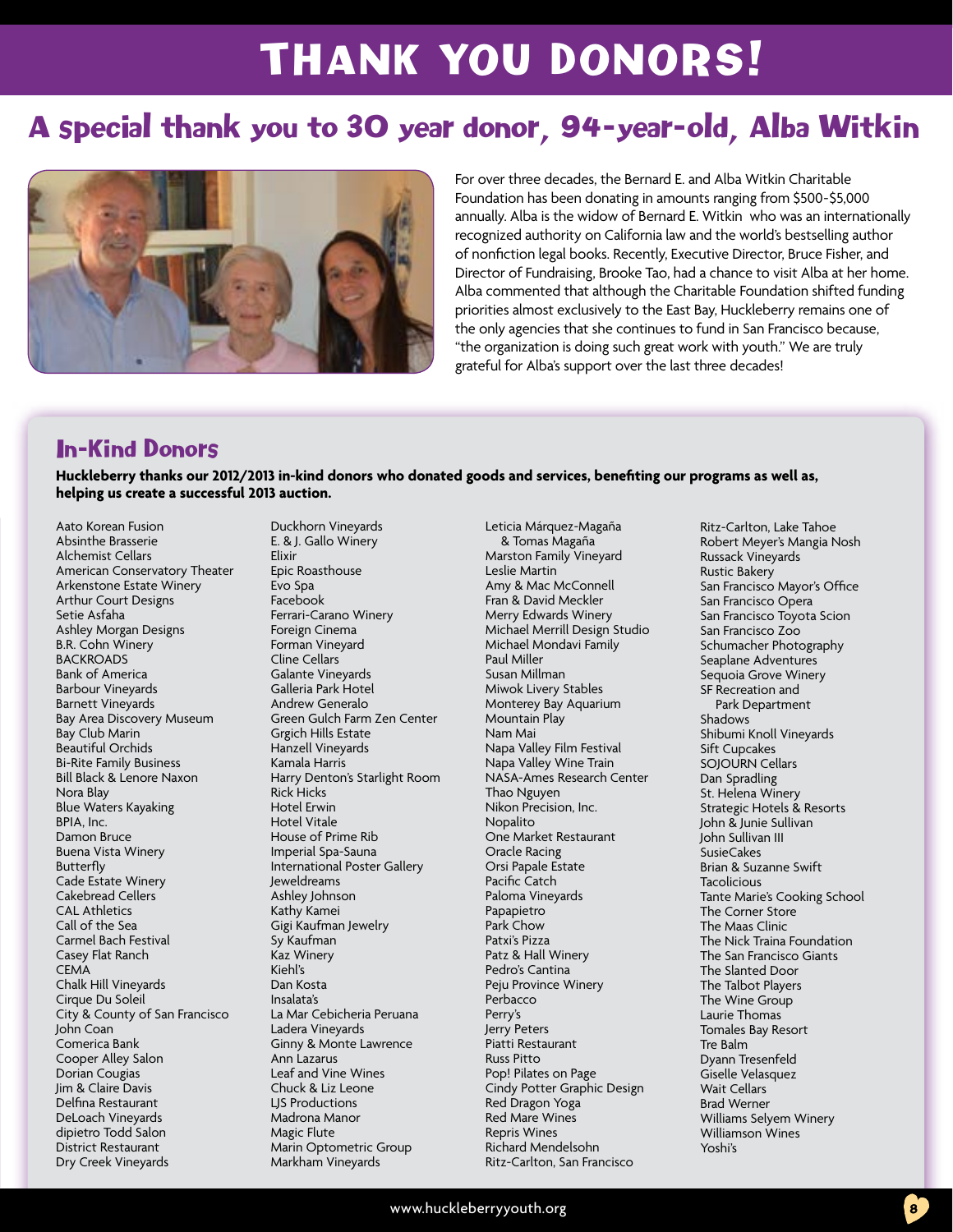## Huckleberry's Generous Donors (July 1, 2012 to June 30, 2013)

Huckleberry acknowledges the generosity of our donors, without whom the work we do would not be possible. We apologize for any unint

#### **Individuals**

#### **\$20,000 and above**

Mitch and Susan Cohen John and Junie Sullivan

#### **\$15,000 - \$19,999**

Raymond and Joanne Lin

#### **\$10,000 - \$14,999**

Jerry Peters Dyann Tresenfeld Cecilia Valente

#### **\$5,000 - \$9,999**

Ronald Collins Ron Conway Dorian Cougias and Lynn Heiberger Bruce Fisher and Marlene Litvak Joe and Sarah Gallo Betsy and Joel Hausman Joe and Kathy Jolson Laura Menicucci Michael and Marcia Rubenstein Lee and Perry Smith

#### **\$2,000 - \$4,999**

Anonymous Nora Blay Warren Browner Bill and Maria Carlile Jacqueline Fagerlin Scott and Jennifer Fearon Greg and Carmen Franceschi Chris and Jaclyn Gallo Alison Geballe Bill and Gail Hutchinson Grace Kase Leslie and Michael Krasny Christopher Lane Jill & Joe Lervold George and Myrta Matula Fran and David Meckler Leon Metz George Miller Howard and Barbara Miller Peter and Carol Murphy Jared Polsky & Debbie Levy William and Barbara Peterson John and Lisa Stone Pritzker Donald Rubin and Olympia Martyn Louise Schneider, M.D. Scott Smith Jeffrey and Jean Sosnaud Rick Stubblefield Eric and Brooke Tao William Tung

#### **\$1,500 - \$1,999**

Teena Berman and Owen Hart Liane Collins Bill and Anne Duffy Bob and Christine Feibusch Mike and Margaret Fuson Steven and Donna Gothelf Amy and Mac McConnell

Jane Miller Shelley and Paul Miller Bernard and Gail Nebenzahl Thao Nguyen James and Nancy Saunders Herbert and Nancy Tully Barbara and Scott Waxman

#### **\$1,000 - \$1,499**

Richard and Connie Adams Thomas Ainsworth Robert and Marcia Allen Michael Angotti **Anonymous** Woody and Connie Baker-Cohn Michael Bien and Jane Kahn William Black and Lenore Naxon Craig Burke and Molly Lazarus George and Teta Collins Robert and Martha Copeland Ruth Cowan Mr. and Mrs. Andrew Evans Carolyn Friedman Phil and Leslie Gardner Gregg and Judy Gibson Mark Gleason Karen Goore and Nate Goore Richard Grey Sallie Griffith Sara Griffith Heather Hanly and Dan Purcell Barbara and William Hazen Jim and Bethany Hornthal Michael Rugen and Jeannine Kay Barbara and David Kimport Lauren Loney and David Gunning Allen Low Leticia Márquez-Magaña and Tomas Magaña Mike and Georgie McConnell Lee and Linda Meier Tim and Nancy Muller Valerie Pierce and Michael Stortz Margaret and Douglas Robson George and Maureen Sandison Charles Slutzkin Laura Talmus Dale Smith Steve Sockolov and Susan Snyder Rod and Jo-Ann Sockolov Tom Steyer and Kat Taylor John Sullivan III Steve Vanni Rachel Weinstein and Geoffrey Rotwein Art and Janet Wong

#### **\$500 - \$999**

Linda and Jeff Aldrich Jean Anicetti Andi and David Arrick Brian and Leslie Baker Carol Banquer Kurt and Johanna Beyer Mollie Ward Brown Jeaniesar Caluag Jinyoung Choi Mario and Jessica Cuellar James and Claire Davis Mark Dosker Pamela Duffy S. Osborn Erickson Paula and Gareth Fracchia Roger Friedberger Robert Galoob Eric Goldman and Laurie Weisberg Elaine Hausman Oliver and Irene Holmes Gail Jackson-McCray Susan King

David Kremer and Marla Miller Lauren Krasny Mark and Sarah Kruttschnitt Kenn Lau Steve and Maribelle Leavitt Chuck and Liz Leone Shaila and Jack Lester Leonard Lloyd Leslie Lopato and Skip Getz Mark Lopez Steve Lowenthal Thomas Lumsden Barbara Meislin Mr. David Melnick Shelley and Paul Miller Meridee Moore Martha and Clarke Nelson Laurie Nierenberg Susanne Rivera Patrick Ross Stephen and Marcia Ruben Jeff and Trisha Scales Vicki Schwartz Mary-Ann and Richard Shafer Mr. and Mrs. Finis Smith Lenny Stein and Janni Lehrer-Stein Noel Stubblefield Brian and Suzanne Swift Alba Witkin Mr. and Mrs. Howard Zack

#### **\$250 - \$499**

Jeff Appleman and Suzanne Engelberg Mauna Arnzen Dick and Diane Blackman Ron Blatman and Emerald Yeh Jennifer and Rob Chen Jean Chickering Timothy and Kristin Crudo Paul and Laura Escobosa Ernie Fazio and Marlene Braverman Joanne Ferris David and Vicki Fleishhacker Ben and Katie Fort Ken and Jean Freeman Dennis and Susan Gilardi George and Kathleen Hamilton Syed and Shama Hasib Margaret Hensley William Nolan Highbaugh Lorraine Honig Michael and Katie Hooper Mark and Lori Horne Ruben and Mina Kalra Patricia Miljanich Mr. and Mrs. Martin Katz Hal and Gigi Kaufman Matthew Kelemen and Jeannette Lafors Martin and Pamela Krasney Frederick and Aura Kuperberg Mr. and Mrs. Robert Kustel Preston and Mary Ann Lentz Gregory Ligotti June and John Lilienthal Jane LiVigni Miguel Marquez Bernie and Leslie Martin Charles Mathews Marthas Vineyard David McAuliffe and Karen Anderson McAuliffe Margo Murray and David Fox Terrance Newmyer Harry O'Brien and Joanell Serra Neil O'Keeffe Su-Moon Paik Anne Pattee E. Saul Pena

Lindsey Phillips William Pomeranz and Harriet Prensky Eddie Pun Edgar Quiroz Doug Robson Connie Rubiano and Peter Yedidia Marian Rubin Rebecca Sarokin Wade and Heather Schlueter Nina Schwartz, M. D. Steven Shatz and Nina Rivkind Richard and Jill Sideman Eugene and Julia Tao Stephen and Britt Thal Debbie Toizer Ignatius Tsang and Jo Ann Lambros Tsang Glenn Violett Andrea Ward Otto and Idell Weiss Andrew Wells Barbara and Chris Wilson Paul and Betsy Zeger Bennett and Cindy Zier

#### **\$100 - \$249**

Chris and Deb Albinson Tom Allen and Beth Levison Andi and David Arrick Lauren Asher Betsy Aubrey and Steve Lichtenberg Stanley and Mary Baker Don Baron Alvin Baum, Jr. Michael Baxter Barbara Blasdel and Eugene Alexander Leah Bluestone Steven Blumlein and Arlyne Charlip Michael Boland Diane Bradford Donna Broughan Susan Burrell and Don Kerson Don and Alison Carlson Flora Cornett George and Roseanne Dobbins Mark Dober Mr. and Mrs. David Epstein Randall Faccinto Mitchell Feldman Gary Fiedel Rachel Fierberg Richard Firestone George Fish Danielle Fisher Robert Freeman Robert and Carol Freidenberg John Fullerton and Kate McElroy Amelia Goldberg William Gordon Linda Griffin Aaron Grizzell Elena Groman Howard Harband James and Kathleen Hormel Sarah and Jordan Hymowitz John Jackson Carolyn Kenady Maggie Krier Christopher and Elizabeth Lammert Stephen Lanctot Richard and Ann Lanzerotti Barry and Barbara Lee Stuart Lipton and Melanie Gnazzo Steven and Maurie Louis Robin MacNaughton Jim Malaspina Ramiro and Judith Maldonado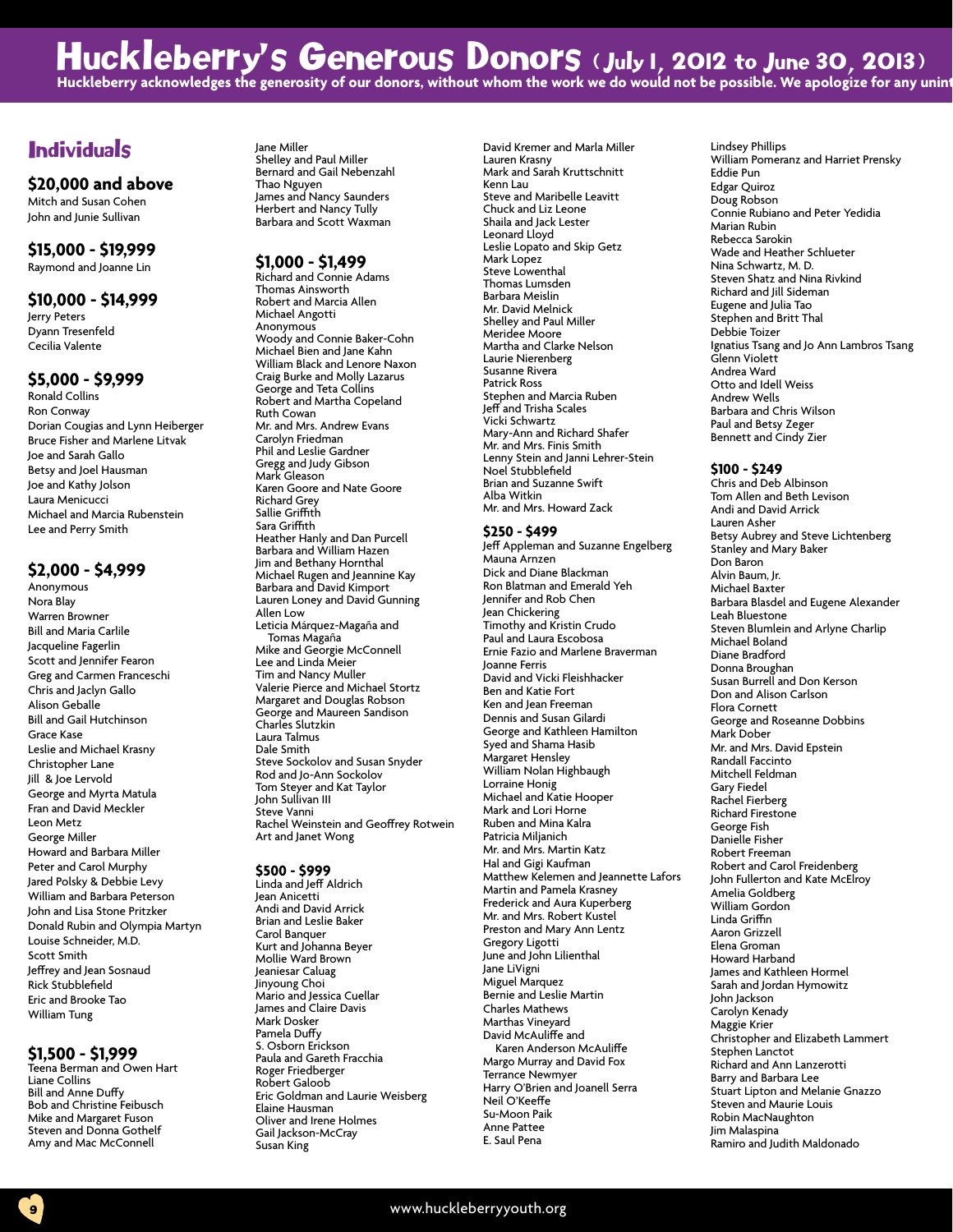Catharine Martin James Mashburn Richard and Barbara Mendelsohn Spencer and Roberta Michels Memo Morantes Ryan Murphy Kathryn Niggeman David Norman and Kathy Dell Susan Obata, MD Yvonne O'Hare Jerry Pang Brian Parker John and Anne Parker Bill and Joan Parmer Nancy Parrish Elizabeth Peiser Kay Pellicciarini Robert Peterson Vivian Podesta Julia Poelstra Laurie Poett Dee Marie Rawlinson Caren and Matt Schmidt Sandra Shapiro Stefanie Smith and Daniel Throop Rebecca Smullin Janet Sollod JJ Stein Richard and Diane Stein Tania and Michael Stepanian Grover and Gretchen Stone Mary Szczepanik and Matt Agard Marina Tao Brendan Thompson Paul and Pearl Vapnek Margaret and Ralph Voorhees Donna Wagner Jennifer and Ralph Wedge Elana Weinberg Elyse and Barry Weinstein John Wharton Charles and Frances Wisch Peter and Barbara Wong Rebecca Worley Molly and Denis Wuthrich Gary and Linda Zellerbach Katie Zier

#### **\$50 - \$99**

Ian and Sheree Ahwah Rachel Anicetti Sherry and Richard Bridygham Wendy and Michael Bronzo Cathy and Thomas Brown Mike and Carol Chase Sheila Dominic Erika and Mark Fagerlin Bruce Fay Thomas and Sally Freed Clarence and Dayle Fung David Geisinger, Ph.D. Andrew and Karen Gordon Katherine Green Richard and Lorrie Greene Harriette R. Grooh, Ph.D. and Tom Escover Kevin Hensley Sharon Horton Donald and Virginia Humphreys Gail Jackson McCray Paula Katz Carolyn and F.J. Klemeyer Erik Lee Rob and Naomi Leonard Benjamin and Trudy Leung Jane Levi Hans Levi

Ray Lin Tom and Carolee Mathers Robert and Barbara Mendle Alan Miller Beth and Scott Minick Harry O'Brien and Joanell Serra Virginia Philhower

Ellen Pulleyblank Coffey, Ph.D. and Patrick Coffey Susan Quigley Ruth Ramsey and Steven Ramsland Chris and Amy Rankin-Williams David Reese Jessica Romm Lary and Judy Schiller Walter and Rosemary Schwartz Dr. and Mrs. Fred Seuss Susan Severin Henry and Marie Shapiro Niel Shay Andy and Aglae Shaw Alissa Varricchione Isabel Wade and Jan Chernoff Gay Weake

#### **Under \$50**

Anonymous Virginia Baldwin Raquel Berlind Norman and Jo Budman Mandy Chang Denise Coleman Lisa Dalton Jaclynn Davis Stephanie Davis-Don Bob DeMattei Sharon Friel Debra Heller Hugh Hunter Rita Jeremy and Barry Gurdin Nancy Miljanich Reed Minuth and Megin Scully William and Sandy Mixsell Declan Murphy Claudia Perez Onna Poeter Rita Rosenbaum Norman Schlossberg Susan Schwartz Erin Sears Jasmine Stevenson Karen Tao and Zac Imel Peter Von Wiegandt Alexa Winter

#### Corporations, Businesses & **Organizations**

#### **\$20,000 and above** eScrip

Genentech Foundation Gilead Sciences, Inc.

#### **\$10,000 - \$19,999**

Giants Community Fund Macy's Foundation StreetSmart4Kids Union Bank Foundation US Bank

#### **\$5,000 - \$9,999**

Autodesk Dodge & Cox Merlone Geier Partners Morrison Foerster Foundation Pacific Service Credit Union Rotary Club of Tiburon Sunset

#### **\$2,500 - \$4,999**

Backstrom McCarley Berry & Co., LLC Chicago Title Company **CitiBank** Embarcadero Corporation Farella Braun & Martell, LLP Fidelity National Title Company First Republic Hanson Bridgett, LLP Harrington Group Latham & Watkins, LLP Pacific Union International Safeway Foundation San Francisco FCU TJX Foundation, Inc.

**\$1,500 - \$2,499** Heffernan Foundation In-N-Out Burger Foundation

#### **\$1,000 - \$1,499**

Bassing Painting Community Thrift Store Eileen Fisher, Inc. Falletti & Baldocchi Finer Foods, Inc. Macy's West San Francisco Giants

**\$500 - \$999** First American Title Company Marin Horizon School Restaurant Destinations, Inc

**\$250 - \$499** Adventist Health Cardoza Law Office Tabernacle Community Wilkes Bashford

**\$100 - \$249** Kelly Pacific Construction Co.

**Under \$100** Barcorp Wine Country Crossfit, Inc.

#### Foundations

**\$200,000 & above** Marin Community Foundation

**\$100,000 - \$199,999** Marin Community Foundation - Sutter Health Access to Care Fund S.D. Bechtel, Jr. Foundation

**\$50,000 - \$99,999** The California Wellness Foundation Frances K. and Charles D. Field Foundation The Kimball Foundation Metta Fund

**\$20,000 - \$49,999** Anonymous Foundation Crescent Porter Hale Foundation David B. Gold Foundation Five Bridges Foundation GGS Foundation Mortar Foundation The John and Lisa Pritzker Family Fund The San Francisco Foundation

#### **\$10,000 - \$19,999**

Alexander M. and June L. Maisin Foundation Anonymous Foundation The Bothin Foundation California HealthCare Foundation George H. Sandy Foundation Gilmore Foundation Lefkofsky Family Foudation Ruddie Memorial Youth Foundation The Nick Traina Foundation van Löben Sels/RembeRock Foundation

#### **\$5,000 - \$9,999**

Charles See Foundation Eucalyptus Associates, Inc. Farese Family Foundation Leestma Family Foundation Leo S. Guthman Fund SF AIDS Foundation The Isabel Allende Foundation Walter & Elise Haas Fund

**\$1,000 - \$4,999**

Elinor Smith Charitable Trust The Fred Gellert Family Foundation Hilltop Foundation Lurie Foundation Marin Charitable Association Rotasa Foundation

#### Public Funding **Sources**

#### **Federal Grants & Contracts**

California Family Health Council (Title X) US Department of Health & Human Services - Administration for Children & Families US Department of Justice - Office of Violence Against Women

#### **State Grants & Contracts**

California Emergency Management Agency California Office of Statewide Health Planning and Development

#### **San Francisco Contracts**

SF Department of Children, Youth and Their Families SF Department of Public Health Community Behavioral Health Services San Francisco Human Services Agency

#### **Marin Contracts**

Marin Department of Health & Human Services • Division of Public Health - Community Health and Prevention Services - Maternal Child & Adolescent Health

- Division of Alcohol, Drug, &
- Tobacco Programs • Division of Community
- Mental Health
-